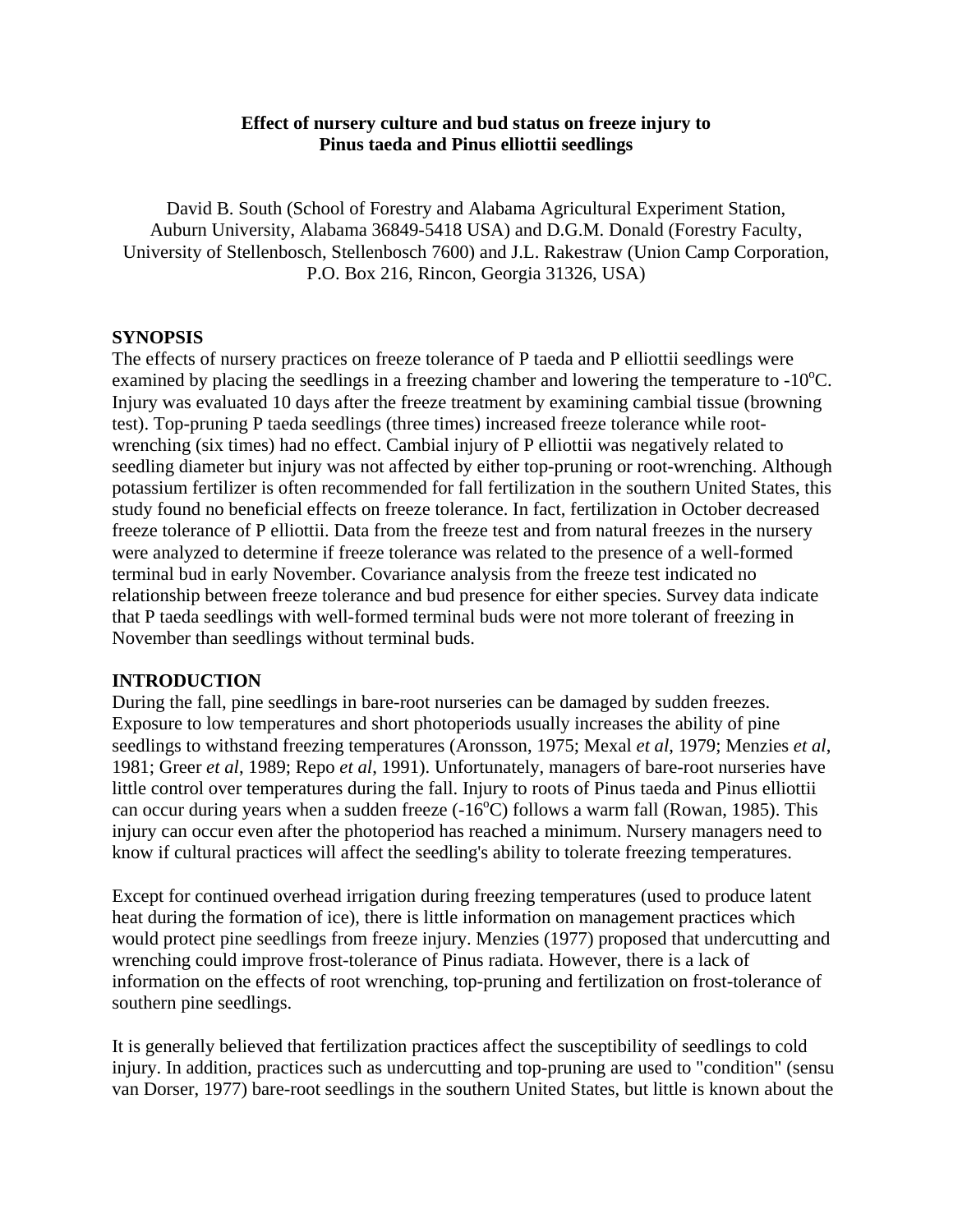effects of these practices on freeze tolerance. Research has not been attempted to determine if these practices interact with fertilization to cause differential response in frost tolerance. A study was established to investigate such potential interactions.

Two additional studies involving freeze tolerance were conducted in 1991. The second study involved a record breaking freeze which occurred in November 1991. Secondary needles of P taeda seedlings in several bare-root nurseries in Alabama were injured by the freeze. This early natural freeze provided an opportunity to test the hypothesis that freeze injury is related to the presence of a well-formed terminal bud. A third study was conducted to determine the effects of top-pruning on lechate conductivity of P taeda seedlings.

# **MATERIALS AND METHODS**

#### *Study 1: Artificial freeze test*

A study was established in 1990 at the Union Camp Nursery near Inverness, Alabama (32° 06' N,  $85^{\circ}$  43' W, altitude 140 m). The climate for this area is warm and humid with a mean annual precipitation of 1288 mm. In this study P taeda seed was from a half-sib family while the P elliottii seed was from an orchard mix. Prior to sowing on April 19th, the area was fertilized with 24 kg/ha of P (from triple super phosphate) and 56 kg/ha of K (from potassium chloride). During June and July, seedlings received a total of 171 kg/ha of N (60% as ammonium nitrate and 40% as ammonium sulfate). Seedlings were top-dressed with an additional 56 kg/ha of K (from potassium chloride) in August. Routine nursery management practices were followed until the installation of the study in the first week of August. The P taeda study  $(275 \text{ seedlings/m}^2)$  was installed adjacent to the P elliottii study  $(234 \text{ seedlings/m}^2)$ . For each species, the experimental design was a split-plot with four replications. Main plots consisted of top-pruning and wrenching treatments; fertilizer treatments were sub-plots.

Main plots were 40 m long and 1.2 m wide. The five main treatments were (1) multiple topprunings and no undercutting; (2) one undercut; (3) undercut followed by two root wrenchings; (4) undercut followed by four root wrenchings; and (5) undercut followed by six root wrenchings. Top-pruning was done on August 6th (at a height of 20 cm), September 4th (23 cm), and October 1st (25 cm). On August 6th, all non-top-pruned seedlings were undercut at a depth of 10 cm with a reciprocating, horizontally mounted blade (using a Summit machine). Root wrenchings occurred on August 20, September 4, 17, October 1, 15, and 19. Treatment 3 included the first two wrenchings and treatment 4 included the first four wrenchings. The reciprocating root wrenching blade was set at a depth of 10 cm with a 20 degree angle. Irrigation was conducted following each root wrenching treatment.

Fertilizer treatments were applied to sub-plots that were 8 m long and 1.2 m wide. Treatments consisted of (1) control, (2) 150 kg/ha of N; (3) 150 kg/ha of P; (4) N plus P; (5) 150 kg/ha of K. The sources used were ammonium-nitrate, triple super phosphate, and potassium chloride. The single element fertilizers were applied in two equal top dressings on the 3rd and 10th of October. The combination of N and P was applied as three equal top-dressings on the 3rd, 10th and 17th of October. The October application was intended to increase seedling nutrient levels without appreciably affecting seedling morphology.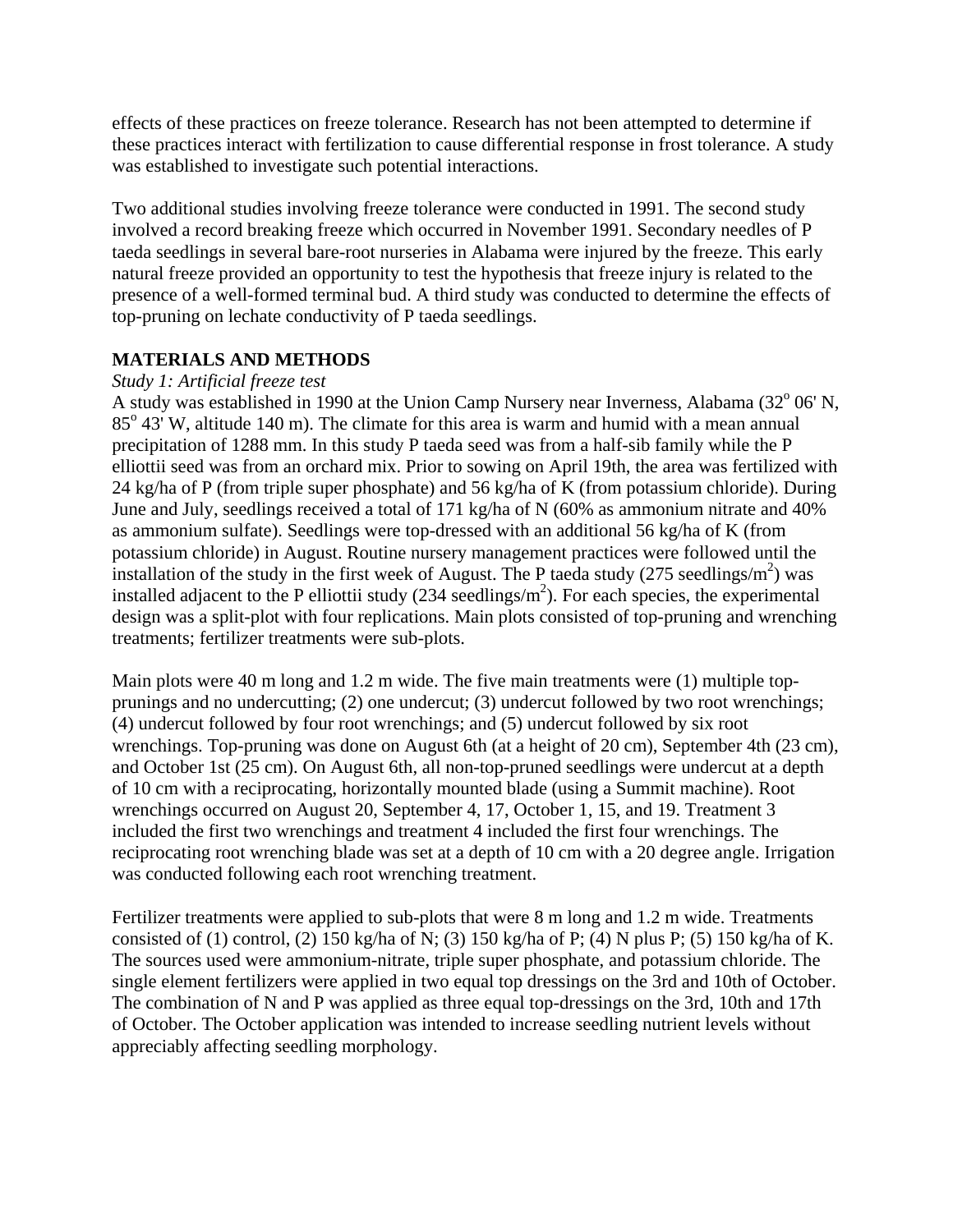On November 5th, seedlings were lifted, placed in plastic bags, and stored for two weeks at  $2^{\circ}C$ . The freezing test began on the 19th of November. Ten seedlings from each plot were separated into three control seedlings and seven treated seedlings. The control seedlings were inserted into 64 ml cylindrical plastic cells (Ray Leach Single Cells) and placed into an aerated water bath. Cold exposure plants were packed into plastic bags with the roots protected by horticultural grade vermiculite (P elliottii) or peat/styrene potting compost (P taeda). They were placed in a commercial freezer chest which was initially at ambient room temperature (17°C). After 2 hours, the temperature had dropped to  $1^{\circ}$ C. Thereafter the temperature drop was  $1.3^{\circ}$ C/hr and required a further 9 hours to reach  $10^{\circ}$ C. Thirty minutes after reaching -10 $^{\circ}$ C the freezer was switched off and opened to allow the seedlings to thaw.

Treated seedlings were inserted into plastic containers and placed in an aerated water bath along with the controls. After ten days, a cambium browning test (Glerum, 1985) was conducted on each seedling. The stem at the root collar was scraped to expose the cambial tissue. If brown tissue was observed, the seedling was given a damage rating of 1. Seedlings without brown tissue were assigned a rating of 0. Seedlings with Botrytis cinerea on the foliage were recorded using the same binomial ranking. The terminal was also examined to determine if the seedling had a well-formed terminal bud with brown bud scales. While evaluating injury on the P taeda seedlings, it became evident that a relationship existed between seedling size and cambial injury. Therefore, for P elliottii seedlings, the root collar diameter was measured just prior to examining the cambial tissue.

Freeze test data were analyzed according to the experimental design in the nurserybeds (a split plot design). Control seedlings (those not subjected to the freeze test) were excluded from the analysis because there was no injury among treatments. A General Linear Model procedure (SAS Institute, 1985) was used to test for significant effects. Correlation analyses were used to examine the potential relationship among the terminal bud, cambial injury, and presence of Botrytis on the needles. In addition, analyses of covariance (Snedecor and Cochran, 1967) were used on non-top-pruned seedlings in an attempt to throw light on the relationship between cambial injury and the presence of a terminal bud.

#### *Study 2: Case studies of freeze injury*

In November of 1991, P taeda seedlings from three Alabama nurseries were sampled for needle injury resulting from an early freeze. Minimum temperatures were often above  $15^{\circ}$ C during the two weeks prior to the freeze. However, within 72 hours, the minimum temperature dropped approximately  $22^{\circ}$ C. On November 5th, the minimum temperature reached  $-4^{\circ}$ C for the south central nursery,  $-6^{\circ}$ C for the central nursery, and  $-7^{\circ}$ C for the northern nursery. The nursery locations ranged from north (Red Bay,  $34^{\circ}$  26' N), central (Childersburg,  $33^{\circ}$  17' N), to south central Alabama (Camden,  $32^{\circ}$  6' N). At each nursery, 30 or more sample plots were measured to assess the frequency of visual needle injury. The number of seedlings sampled ranged from 4,628 at the central nursery to 1,211 at the northern nursery. To avoid confounding seedling height with bud type, seedlings were classified as either having one or two stem flushes. Surveyed seedlings were classified into two bud types. One type was well-formed terminal bud, characterized by tight, brown, bud scales. The second type lacked a well-formed bud and had the appearance of a feather-top. Feather-top seedlings have succulent shoot tips crowned with a tuft of primary needles. Seedlings with no terminal due to mechanical injury were not included in the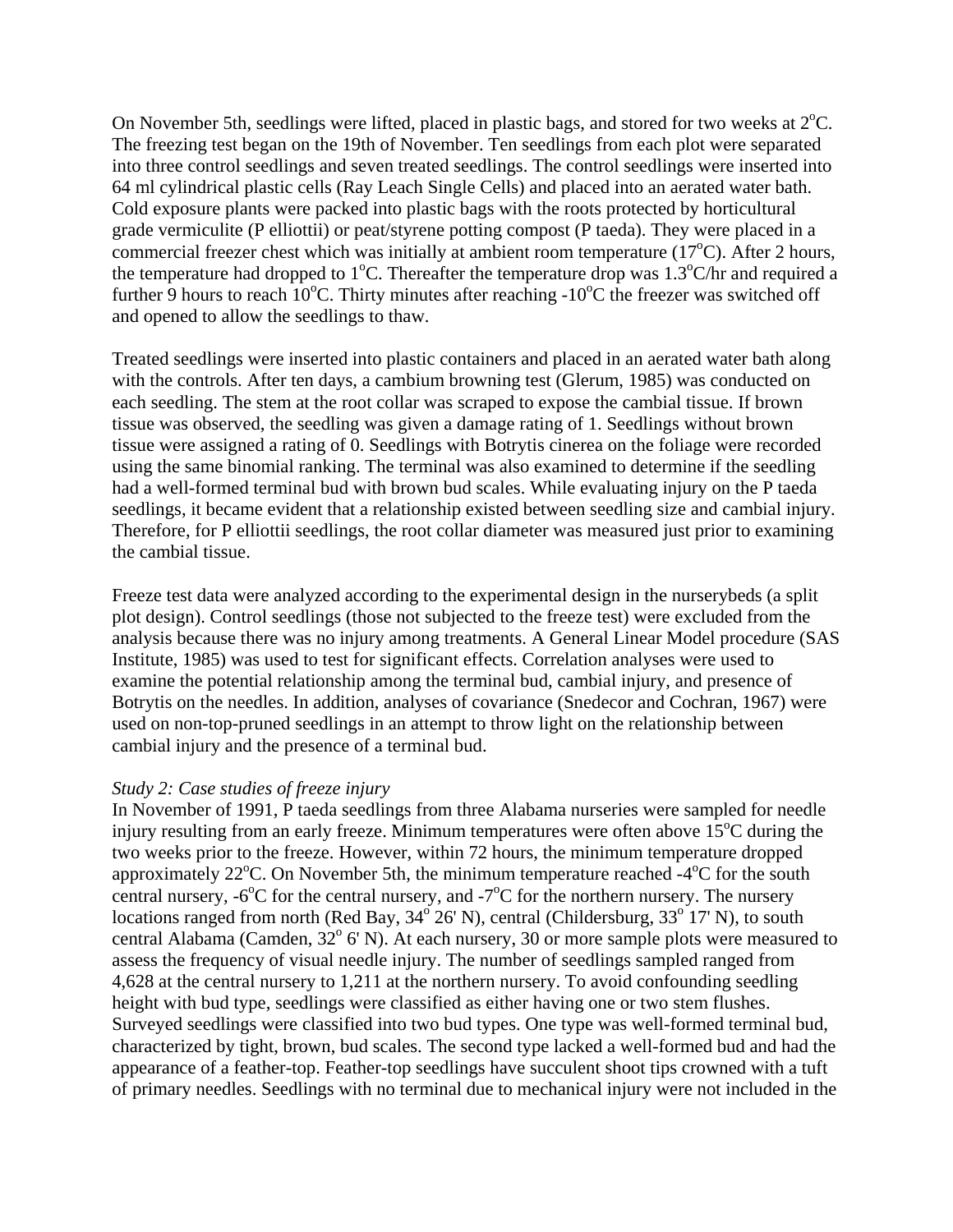survey. Seedlings with signs of needle injury were ranked as (1) and uninjured seedlings as (0). Chi-square tests were conducted to determine if needle injury was related to the presence of a well-formed terminal bud.

#### *Study 3: Leachate conductivity*

The effect of top-pruning on leachate conductivity after freezing was examined using four halfsibling seed lots of P. taeda. Seeds were sown in April in a bare-root nursery at Bellville, Georgia (32<sup>o</sup> 9'N). The study consisted of separate randomized complete block experiments within each seed lot. Each experiment had 5 blocks composed of an unpruned plot and a plot that was toppruned twice (once in August and again in September). All lots received 168 kg/ha of N (as ammonium nitrate) split into 6 applications from May through August. All plots received root wrenching in June, August, and September.

On November 29, seedlings from each treatment plot were lifted, placed in plastic bags, and stored for 24 h at  $4^{\circ}$ C prior to exposure to -18 $^{\circ}$ C for 24 h. Five seedlings were randomly selected from each plot and tested using a modification of the electrical conductivity method (Dexter *et al*, 1932). Two 2.5 cm stem segments were taken from each seedling, one at groundline (basal segment) and one at a height of 15 cm (aerial segment). Conductivity was measured after each segment was submerged in 5 ml of deionized water for 24 h. Subsequently, each segment was removed from the water and heated at  $90^{\circ}$ C for 2 h. The dry segment was then submerged in 5 ml of deionized water and a second conductivity measurement was recorded after 24 h. Relative conductivity was calculated for each segment as the ratio of the conductivity measured after freezing to the conductivity measured after heating. The diameter of each segment was used as a covariate when analyzing for differences in relative conductivity. The top-pruning treatment did not have an effect on the relative conductivity of segments from control seedlings that were not frozen.

### **RESULTS**

### *Pinus taeda*

The freeze test injured 75% of stems of undercut and wrenched seedlings (Table 1). There was no difference in injury between wrenched seedlings and seedlings that were only undercut (Table 2). However, only 40% of the top-pruned P taeda seedlings were injured. Apparently, reducing the amount of foliage may have a beneficial effect on reducing freeze injury for this species. An increase in cambial injury with fall fertilization could not be established definitively ( $p = 0.107$ ). There was no evidence of an interaction between fall fertilization and root or shoot pruning treatments.

Approximately 68% of the non-top-pruned seedlings developed a terminal bud by November 5th (Table 1). By this date, there was no meaningful difference in numbers of terminal buds between the undercutting treatment and any of the wrenching treatments. However, only 23% of the toppruned seedlings had terminal buds. An orthogonal contrast (control vs. others) indicated that, overall, the October fertilization delayed the formation of terminal buds (Table 2). The presence of a terminal bud had no direct relationship to freeze injury (Table 3). Even when analyzing only root cultured seedlings (Table 4), the inclusion of buds as a covariate did not account for a significant amount of variation in cambial injury.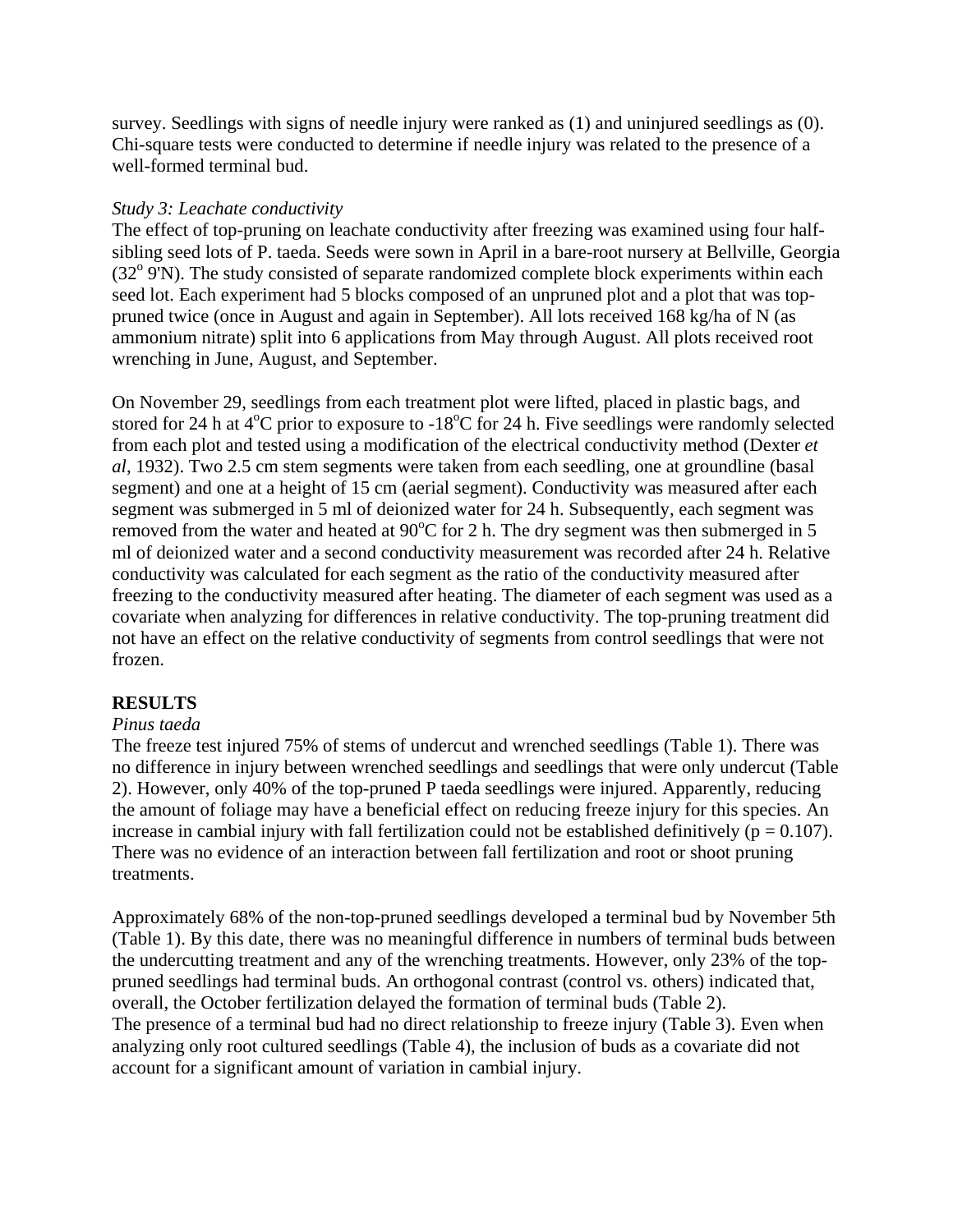### *Pinus elliottii*

On average, the freeze test injured cambium in 39% of the undercut and wrenched seedlings. There was no significant difference between undercut and wrenched seedlings. However, 53% of the top-pruned seedlings were injured by the freeze test. The unfertilized seedlings exhibited less injury than fertilized seedlings. In particular, the fall application of potassium chloride increased the level of freeze injury to the cambium.

On November 5th, 30% of non-top-pruned P elliottii seedlings had a terminal bud. By this date, there was no significant difference in terminal bud formation between the undercut-only treatment and the wrenching treatments. However, only 4% of the top-pruned seedlings had terminal buds. The presence of a terminal bud apparently had no relationship to freeze injury since, for root cultured seedlings, there was no relationship between injury and the presence of a terminal bud (Table 4).

The presence of Botrytis was correlated with cambial injury (Table 3). Seedlings with brown cambial tissue tended to have Botrytis on the needles. Control seedlings that were not frozen exhibited no signs of Botrytis.

### *Case studies of freeze injury*

Stem cambium and terminal buds did not appear injured, but the newly formed tissue on developing secondary needles was frequently injured, causing young secondary needles to bend at the fascicle. Regardless of bud type, primary needles and mature secondary needles did not show injury symptoms.

Needle injury was greatest at the northern nursery (Table 5). At the south central nursery, needle injury was similar regardless of bud type or number of stem flushes. However, at the other two nurseries, secondary needle injury was greater on seedlings with well-formed terminal buds.

### *Leachate conductivity*

The extent of cold damage to the aerial shoot segments was reduced by top-pruning in all seed lots, although the differences for two seed lots were not statistically significant (Table 6). The relative conductivity was not affected by segment diameter of the aerial shoot segment for any of the four seedlots (data not shown).

The basal segment had more electrolyte leakage than did the aerial segment for each seed lot. Top-pruning had no effect on the relative conductivity of basal segments. For the basal segment, only seed lot B showed a negative relationship between segment diameter and relative conductivity ( $R = -0.84$ ,  $p = 0.005$ ).

### DISCUSSION

When compared to a single undercut, root wrenching did not improve freeze tolerance of either P elliottii or P taeda. Root wrenching also has little effect on freeze tolerance of P radiata. Rook *et*  al (1974) reported that wrenching at the FRI Nursery reduced mortality following a -10<sup>o</sup>C freeze by just one seedling. Apparently, nursery location (cool nighttime temperature) is much more important for increasing frost tolerance than wrenching (Menzies *et al*, 1981). Although wrenching can improve the tolerance of P radiata seedlings to storage at 1.5°C (van Dorsser,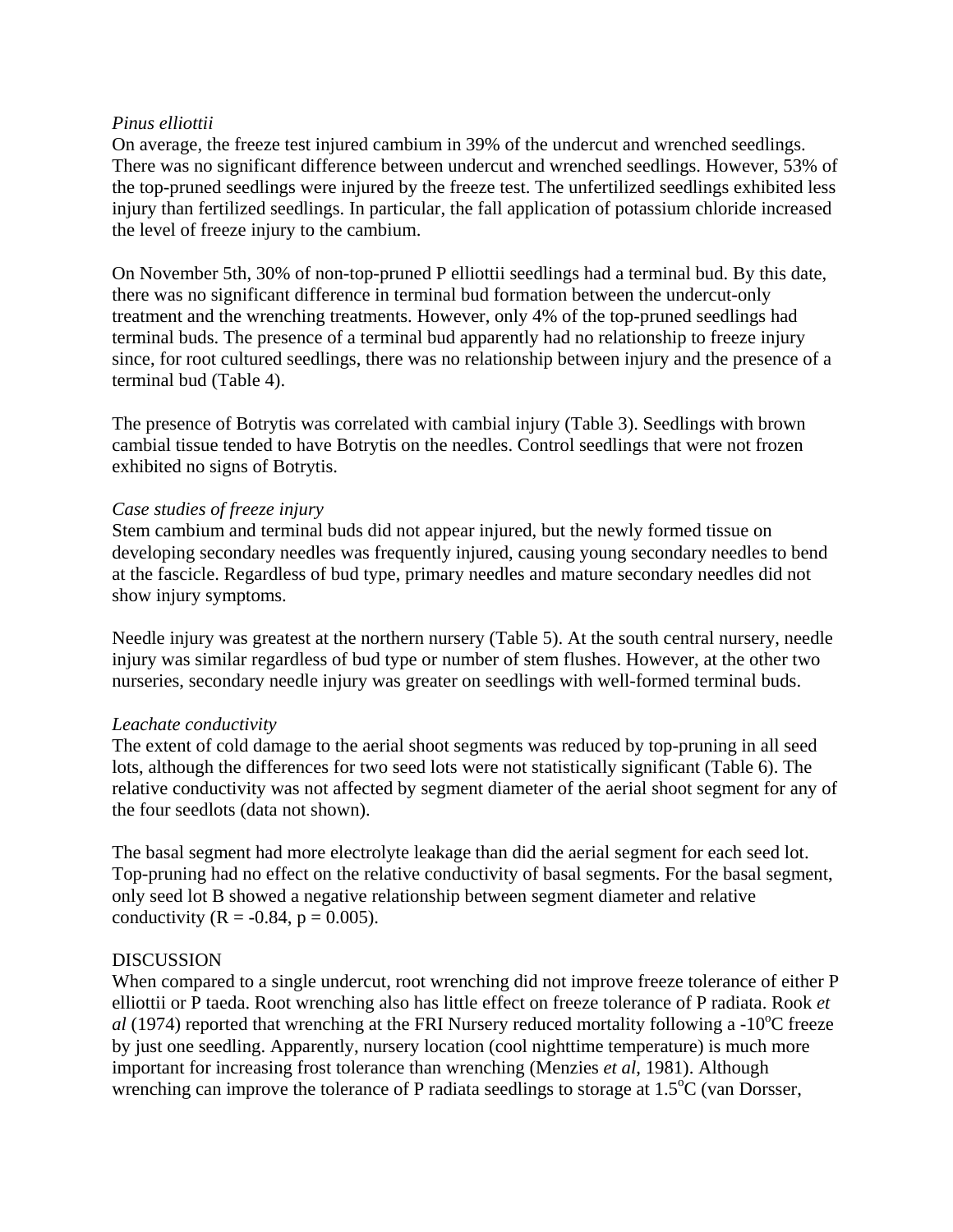1969) it apparently does not improve the ability of P taeda to withstand cool storage (Hammer *et al*, 1986). However, P taeda is much more tolerant of freezing than P radiata (Chaperon and Fraysse, 1986).

Nursery fertilization is believed to affect the degree of freeze tolerance of conifers (Landis, 1985; Glerum, 1985; Skre, 1988). However, conflicting results have been achieved when fertilizing with nitrogen (van den Driessche, 1991). Nitrogen fertilization is generally thought to reduce or prevent the acquisition of freeze tolerance. Data from the artificial freeze study supports this hypothesis. However, the time of fertilizer application may be important as well as the season of the freeze (Timmis, 1974; Repo *et al*, 1991). Nitrogen added prior to growth cessation in the fall might prolong shoot growth and thereby subject the seedlings to damage from early freezes. Nitrogen added after bud formation might increase frost resistance in the fall (Thompson, 1982), but could result in freeze damage in spring by inducing earlier shoot growth (Skre, 1988). In addition, it may be that freeze tolerance decreases at both high and low foliar nitrogen concentrations and that a moderate level may result in maximum tolerance (Aronsson, 1980).

It is often believed that fall fertilization with potassium can assist in growth cessation and bud development (Landis, 1985). However, for P taeda, applying potassium chloride in October apparently delayed bud formation. For P elliottii, only about 25% of the seedlings had wellformed terminal buds in November, and potassium fertilization in October did not increase this percentage.

Potassium fertilization in the fall is recommended to hasten the "hardening-off" process of southern pines (Davey, 1984). This recommendation may be based on findings by Kopitke (1941) who measured the freezing point, osmotic pressure and simple sugar content of expressed sap, but not the freeze tolerance of intact seedlings. More recently, Christersson (1973, 1975, 1976) and Aronsson (1980) found that potassium levels in shoots of P silvestris seedlings were not related to frost hardiness. It may be that improved performance attributed to potassium fertilization in older studies was due to improved drought resistance when soil is frozen instead of improved cold hardiness (van den Driesche, 1991).

In the southern United States, there is no data to show that fall applications of potassium chloride improved frost tolerance of P taeda (Rowan, 1987). In fact, Dierauf (1982) reported that survival decreased when seedlings were fertilized in September with 186 kg/ha of potassium and subsequently stored for two weeks. In addition, fall fertilization with just potassium does not benefit new root growth of P taeda (Byran, 1954) or P radiata (Donald, 1988). These findings cast doubt on the practice of applying potassium chloride in the fall.

It is generally believed that nursery practices that promote bud development will simultaneously increase freeze tolerance. However, in this study, there was no positive relationship between presence of a terminal bud and freeze injury in either the natural or artificial freeze studies. For non-top-pruned P taeda, 75% and 77%, respectively, of the seedlings with or without wellformed terminal buds were injured. With P elliottii, non-top-pruned seedlings with well-formed terminal buds had 35% injury while those without well-formed buds had 40% injury. When exposed to an early fall freeze, seedlings with well-formed terminal buds were not less likely to have injured secondary needles (Table 5). In fact, at two nurseries, seedlings with two flushes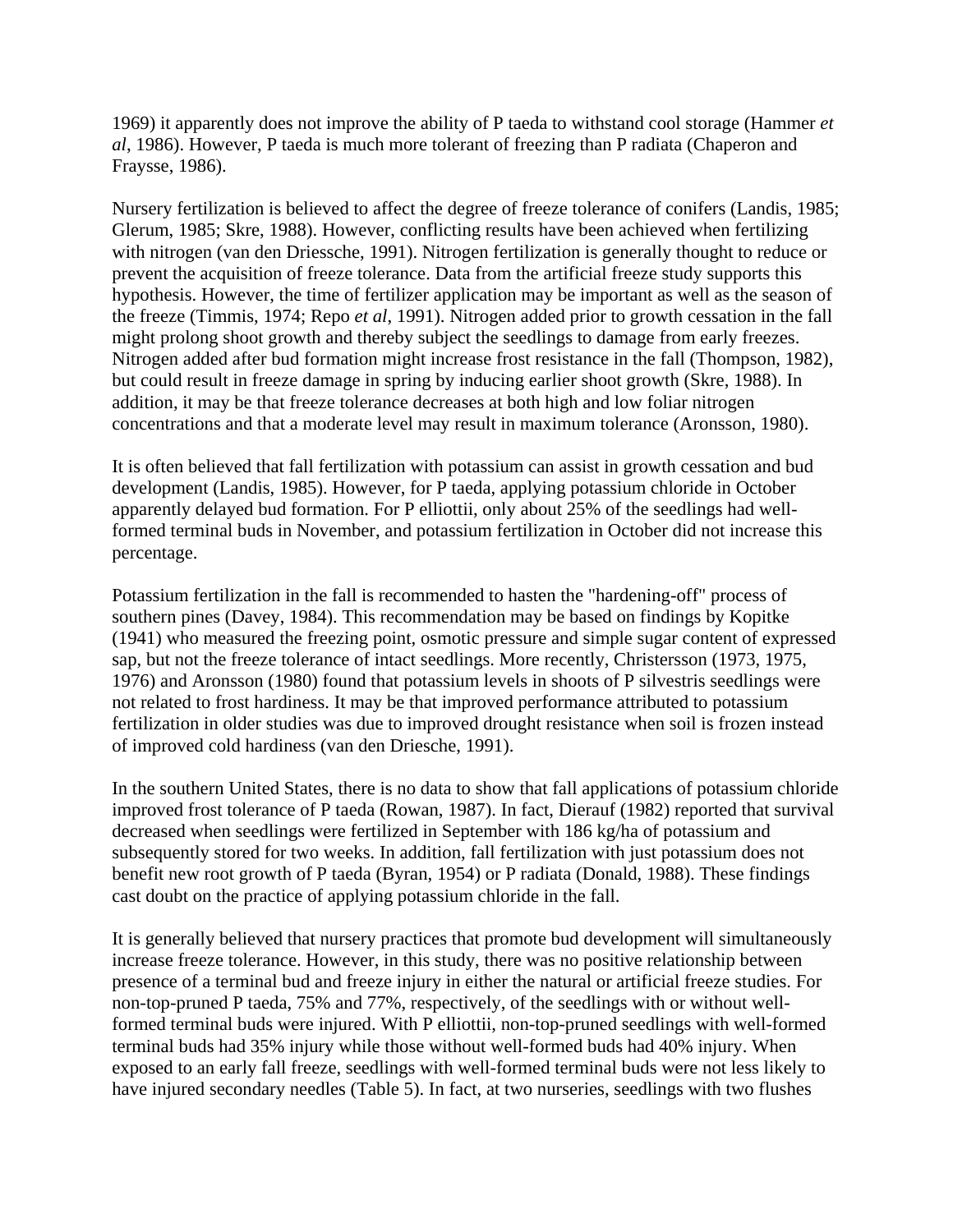and terminal buds were more likely to have injured secondary needles. This can be explained because primary needles associated with feather-top seedlings were not injured, while developing secondary needles (associated with terminal buds) were injured. With this freeze, injury was related to the degree of secondary needle elongation rather than the presence or absence of a terminal bud per se. Timmis (1974) also reported no relationship between bud set and ability to withstand freezing temperatures for Pseudotsuga menziesii. Skrppa (1991) found that bud-set could not be used to predict frost hardiness for full-sib families of Picea abies. Although Colombo (1990) found an empirical relationship between bud dormancy and frost hardiness for Picea mariana, seedlings three weeks after bud initiation were not more frost hardy than seedlings one-week prior to bud initiation.

Although top-pruning reduced the percentage of seedlings with well-formed terminal buds, it also reduced cambial injury and relative conductivity of aerial segments of P taeda seedlings. Rowan (1985) also reported reduced cambial injury for P taeda in Georgia. Seedlings top-pruned in early October to a height of 15 cm had only 10% cambial injury while unpruned seedlings had 50% injury. Dierauf (1991) reported that multiple top-pruning increased survival by 19% when seedlings were planted just before a hard, natural, freeze  $(-16^{\circ}C)$  in December of 1983. These data suggest that the absence of a well-formed terminal bud does not necessarily mean that the seedling has not developed cold tolerance.

However, shoot length is an important seedling attribute with regard to freeze injury of conifers in bare-root nurseries. At the central and northern nurseries, the taller seedlings with two stem flushes were more exposed and more likely to be injured than shorter seedlings with only one stem flush (Table 5). Skrppa (1991) reported a positive relationship between first-year height growth and freeze injury to Picea abies seedlings. A 2- or 3-cm difference in height growth made a large difference in the amount of needle injury. Similar results were reported by Blake *et al* (1979) for Pseudotsuga menziesii. Dierauf (1977) reported a significant linear regression ( $R =$ 0.62) between freeze damage and seedling height of unpruned P taeda seedlings. Approximately 34% of P taeda seedlings that were 25 cm tall had freeze damage while only 10% of the 15 cm seedlings were injured. This may help to explain why top-pruning of P taeda in Virginia is successful since the seedlings are more often exposed to hard freezes than in other regions of the South.

Genetics might explain why top-pruning would increase freeze tolerance of P taeda but not P elliottii. It is well known that freeze tolerance of the southern pines is related to the geographic seed source (Minkler, 1951). The natural range of P taeda is more temperate than P elliottii and therefore P taeda is more tolerant of natural freezes (Rowan, 1985). It has been suggested that the average minimum temperature may be the most critical factor limiting the distribution of P elliottii (Burns and Honkala, 1990). Therefore, P taeda may have genetically different mechanisms for cold acclimation.

Although top-pruning P taeda did not reduce freeze injury to needles (as evidenced by Botrytis), injury to stem cambium was reduced. It is conceivable that foliage removal allowed more cool air to reach the stems and this may have allowed acclimation to proceed during the second and third weeks of October. In contrast, P elliottii may not have acclimated to the same extent during this time.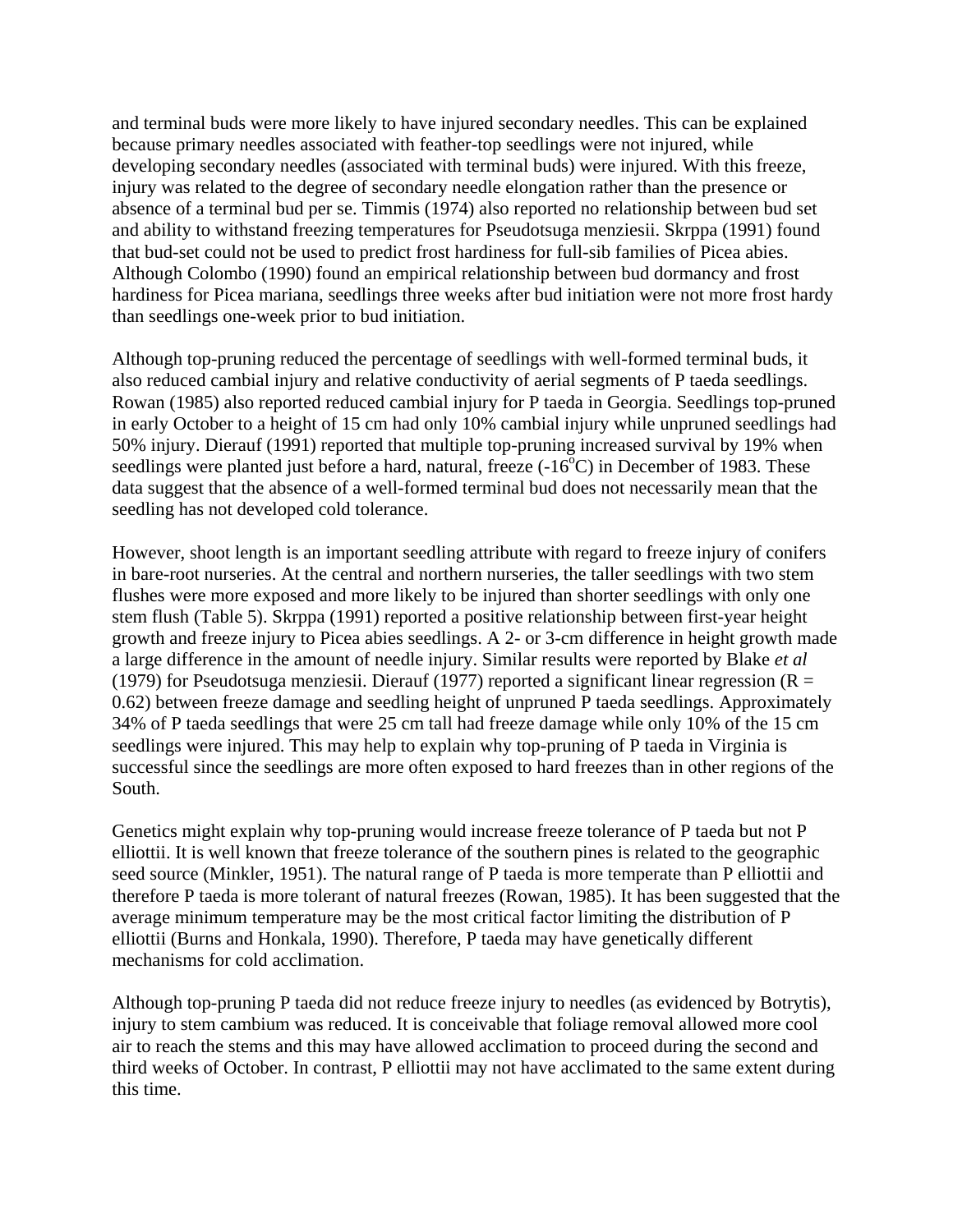While evaluating cambial injury for P taeda, it became apparent that there was a negative relationship between root-collar diameter and cambial injury (unfortunately diameters were not recorded prior to destroying the cambium). However, root-collar diameters were measured for each P elliottii seedling and it was determined that mean root-collar diameter could account for 24% of the variation in cambial injury (Table 3). This finding is similar to that reported for other conifers. Menzies and Chavasse (1982) found that on a hard frost site, survival and growth of P radiata was better for "first-grade" stock (selected on the basis of size and form) than for "second-grade" stock. Seedbed density can affect both seedling size and freeze tolerance of conifers. For Pseudotsuga menziesii, shorter seedlings with larger root collar diameters were produced at lower densities and these seedlings were more tolerant of freezes (Timmis and Tanaka, 1976). Lower seedbed densities can also increase the freeze tolerance of P taeda (Dierauf, 1977).

For P taeda and P elliottii, the percentage of seedlings with a well-formed bud is related to seedling size (Wakeley, 1954; Williams *et al*, 1988). During the winter, seedlings greater than 5 mm have a higher probability of having a well-formed bud than seedlings that are less than 3 mm in diameter (Wakeley, 1954). Since seedling size can be related to freeze tolerance, it will be very important to not confound differences in heights or diameters with differences in bud type. If seedling size is confounded with bud type (eg Skrppa, 1991), correlations between bud class and freezing injury may be statistically significant.

Botrytis frequently infects seedlings which have experienced freeze injury (Davis *et al*, 1942; Hepting, 1971; Russell, 1990). This was apparent in the artificial freeze study because only frozen seedlings were subsequently infected by Botrytis. In general, cambial injury and Botrytis infection were greater for P taeda than for P elliottii. With P elliottii, there was a positive correlation between cambial injury and presence of Botrytis (Table 3). With this species, fertilization with potassium chloride increased Botrytis on the needles and caused more cambial injury. Since Botrytis is more a symptom of needle injury than of cambial injury, some seedlings with no apparent cambial injury had Botrytis on the needles. For example, with P taeda, 80% of the top-pruned seedlings had Botrytis while only 17% exhibited cambial injury. Therefore, presence of Botrytis is symptomatic of freeze injury to needles and not necessarily symptomatic of injury to stem tissue.

### **CONCLUSION**

Although the prime factor in acclimating southern pine seedlings to freezes is exposure to low temperature, managers of bare-root nurseries have little control over temperatures. Some nursery practices such as growing seedlings at low seedbed densities can improve freeze tolerance of conifer seedlings. However, results from this and other studies in Georgia indicate that a fall application of potassium chloride does not improve freeze tolerance. Multiple root wrenchings also does not appear to improve freeze tolerance more than a single undercutting in August. Multiple-top pruning appears to increase freeze tolerance of the stem but not the needles of P taeda. Contrary to popular belief, the presence of a well-formed terminal bud in November is not a reliable indicator of freeze tolerance. Other morphological traits (such as diameter or height) are more related to freeze injury of pine seedlings than the stage of bud development.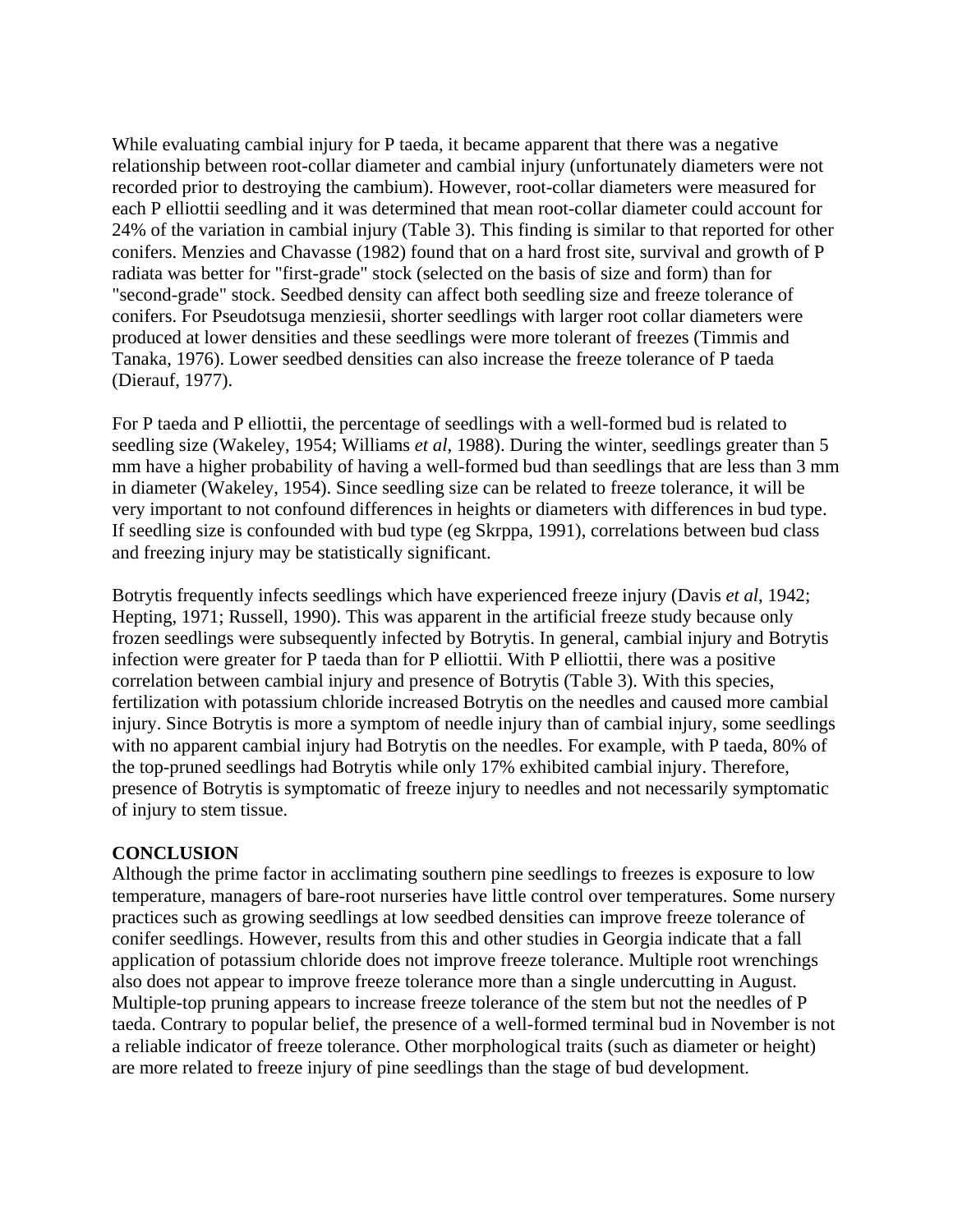# **ACKNOWLEDGEMENTS**

We would like to acknowledge the cooperation of the Union Camp Corporation, and especially of Mark Vedder in managing the nursery study.

# **REFERENCES**

Aronsson, A. 1975. Influence of photo- and thermoperiod on the initial stages of frost hardening and dehardening of phytotron-grown seedlings of Scots pine (Pinus silvestris L.) and Norway spruce (Picea abies (L) Karst.). Stud. Forest. Suec 128. 20 p.

Aronsson, A. 1980. Frost hardiness in Scots pine (Pinus silvestris L.) II. Hardiness during winter and spring in young trees of different mineral nutrient status. Stud. Forest. Suec. 1955. 27 p.

Blake J.I., Zaerr, J., Hee, S. 1979. Controlled moisture stress to improve cold hardiness and morphology of Douglas-fir seedlings. For. Sci. 25, 576-582

Bryan MB 1954. Some effects of winter application of inorganic fertilizers to pine seedlings in the nursery. MS thesis, NC State College, Raleigh, NC 70 p

Burns RM, Honkala BH 1990. Silvics of North America: Vol 1: Conifers. USDA Forest Service, Agricultural Handbook 654

Chaperon H, Fraysse JY 1986. Resistance au froid des pins introduits dans le sud-oewt de la France. 1985 annales de recherches sylvicoles. AFOCEl 219-259

Christersson L 1973. The effect of inorganic nutrients on water economy and hardiness of conifers I. The effect of varying potassium, calcium, and magnesium levels on water content, transpiration rate, and the initial phase of development of frost hardiness of Pinus silvestris L seedlings. Stud For Suec 103

Christersson L 1975. Frost hardiness development in Pinus silvestris L seedlings at different levels of potassium and calcium fertilization. Can J For Res 5, 738-740

Christersson L 1976. The effect of inorganic nutrients on water economy and hardiness of conifers II. The effect of varying potassium and calcium contents on water status and drought hardiness of pot-grown Pinus silvestris L and Picea abies (L) Karst seedlings. Stud For Suec 136

Colombo SJ 1990. Bud dormancy status, frost hardiness, shoot moisture content, and readiness of black spruce container seedlings for frozen storage. J Amer Soc Hort Sci 115, 302-307

Davey CB 1984. Pine nursery establishment and operations in the American tropics. NC State University, CAMCORE Bulletin on Tropical Forestry 1

Davies WC, Wright E, Hartley C 1942. Diseases of forest-tree nursery stock. Federal Security Agency Civilian Conservation Corps Forestry Publication 9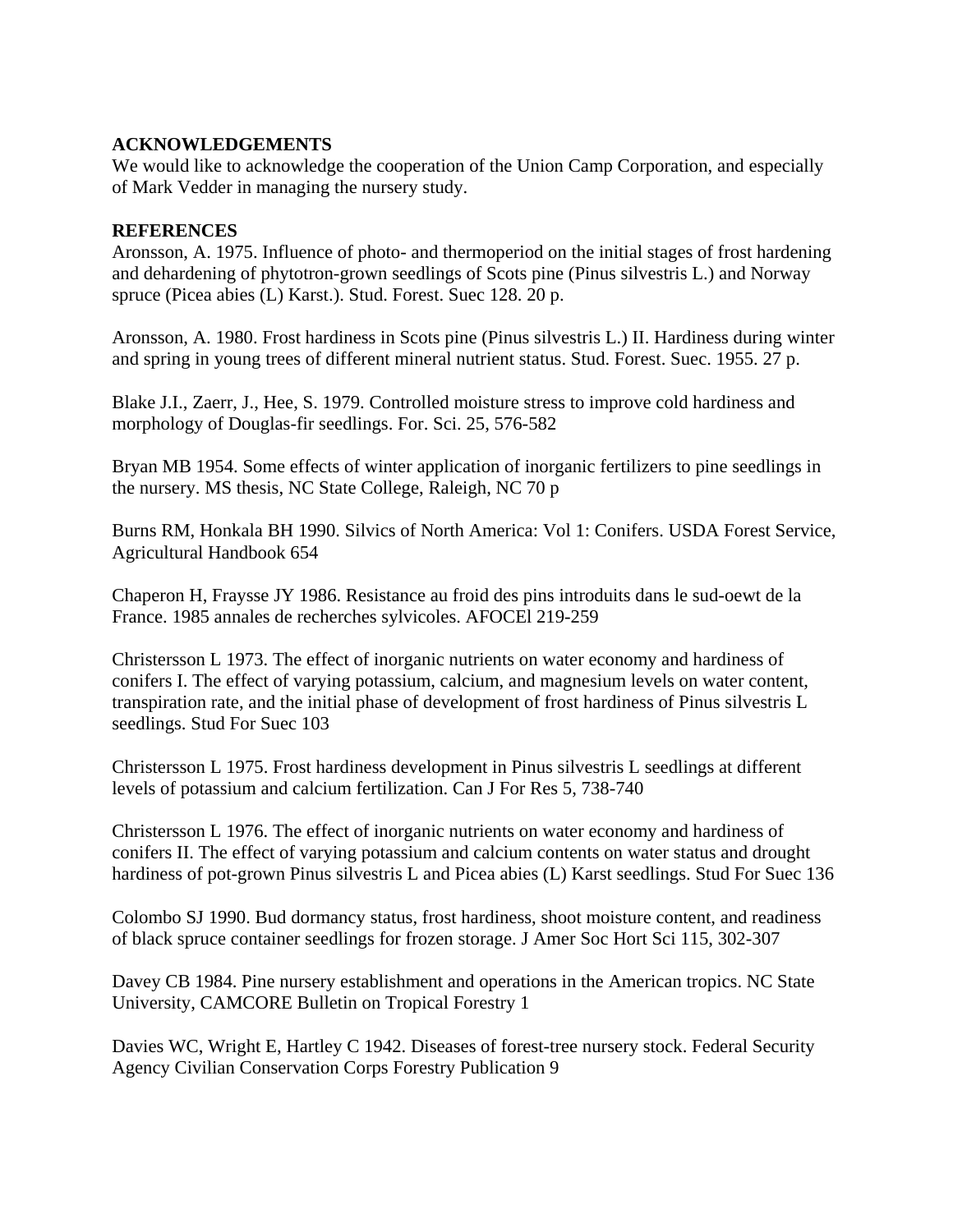Dexter ST, Tottingham WE, Graber LF 1932. Investigations on the hardiness of plants by measurement of electrical conductivity. Plant Physiol 7, 63-78

Dierauf TA 1977. Cold damage to loblolly seedlings at New Kent Nursery. Virginia Division of Forestry Occasional Report 51

Dierauf TA 1982. A test to induce earlier dormancy. Virginia Division of Forestry Occasional Report 59

Dierauf TA 1991. A five-year study of different sawdust and nitrogen rates in a loblolly pine nursery. Virginia Department of Forestry Occasional Report 94

Donald DGM 1988. The application of inorganic fertilizers to conditioned Pinus radiata prior to lifting as a means of improving root growth capacity. S African For J 146, 23-25

Glerum C 1985. Frost hardiness of coniferous seedlings: principles and applications. In: Evaluating seedling quality: principles, procedures, and predictive abilities of major tests (M Duryea, ed). Forest Research Laboratory, Oregon State University, Corvallis, 107-123

Greer DH, Stanley CJ, Warrington IJ 1989. Photoperiod control of the initial phase of frost hardiness development in Pinus radiata. Plant Cell and Environment 12, 661-668

Hammer MF, Ray KF, Miller AE 1986. An evaluation of root-wrenched and stored loblolly pine seedlings. In: International Symposium on Nursery Management Practices for the Southern Pines. D South, (ed). Auburn University, 351-362

Hepting GH 1971. Diseases of forest and shade trees of the United States. USDA Forest Service Agriculture Handbook 386

Kopitke JC 1941. The effect of potash salts upon the hardening of coniferous seedlings. J For 39, 555-558

Landis TD 1985. Mineral nutrition as an index of seedling quality. In: Evaluating seedling quality: principles, procedures, and predictive abilities of major tests (M Duryea, ed). Forest Research Laboratory, Oregon State University, Corvallis, 29-48

Mexal JG, Timmis R, Morris WG 1979. Cold-hardiness of containerized loblolly pine seedlings: its effect on field survival and growth. Southern J Appl For 3, 15-19

Menzies MI 1977. Means of combating damage to tree crops by frost. In: "New Zealand Institute of Foresters (Inc) Forestry Handbook" (CGR Chavasse, ed). Rotorua Printers, 92-94

Menzies MI, Chavasse CGR 1982. Establishment trials on frost-prone sites. NZ J For 27, 33-49

Menzies MI, Holden DG, Green LM, Rook DA 1981. Seasonal changes in frost tolerance of Pinus radiata seedlings raised in different nurseries. NZ J For Sci 11, 100-111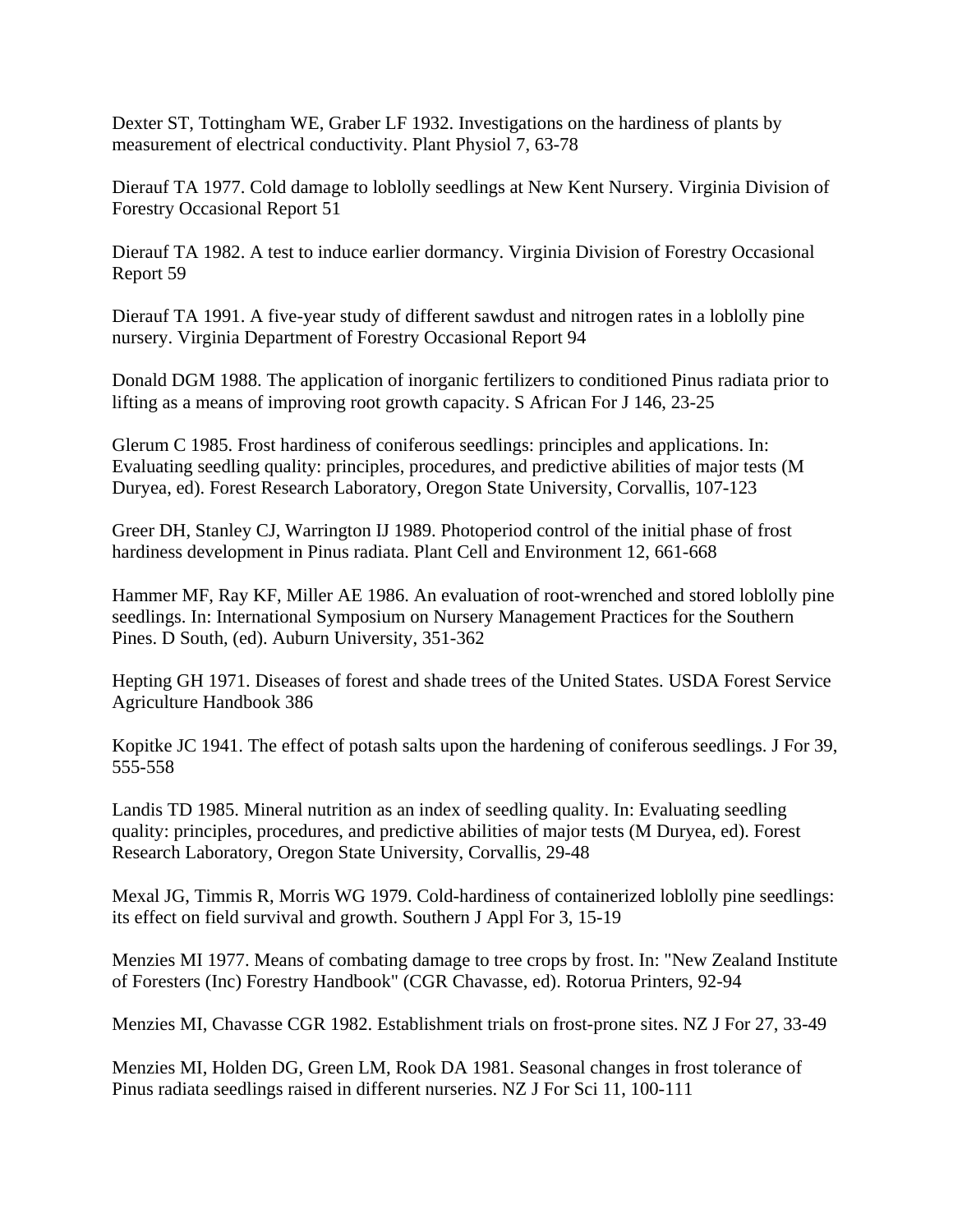Minckler LS 1951. Southern pines from different geographic sources show different responses to low temperatures. J For 49, 915-916

Repo T, Hanninen H, Pelkonen P 1991. Frost hardiness of forest trees: a project summary. University of Joensuu, Publications in Sciences 19

Rook DA, Menzies MI, Robotham RW 1974. Artificial frosting studies of radiata pine planting stock. NZ J For 19, 295-300 Rowan SJ 1985. Impact of Christmas 1983 freeze on growth and survival of slash, loblolly, and longleaf pine seedlings from Alabama and Georgia nurseries. In: 1984 Southern Nursery Conferences (CW Lantz, ed). 30-38

Rowan SJ 1987. Effects of potassium fertilization in the nursery on survival and growth of pine seedlings in the plantation. Georgia Forest Research Paper 68

Russell K 1990. Gray mold. In: Growing healthy seedlings: identification and management of pests in Northwest forest nurseries (PB Hamm, SJ Campbell, EM Hansen, eds). Special Publication 19, Forest Research Laboratory, Oregon State University, Corvallis, OR, 10-13

SAS Institute Inc 1985. SAS User's guide: Statistics, Version 5 Edition. SAS Institute Inc, Cary, NC

Skre O 1988. Frost resistance in forest trees: a literature survey. Medd Nor inst skogforsk 40(9), 1-35

Skrppa T 1991. Within-population variation in autum frost hardiness and its relationship to budset and height growth in Picea abies. Scand J For Res 6, 353-363

Snedecor GW, Cochran WG 1967. Statistical Methods. The Iowa State University Press, Ames, Iowa

Thompson B 1982. Why fall fertilize. In: Western Forestry Nursery Council, Medford, Or. Southern Oregon State College, Ashland, OR, 85-91

Timmis R 1974. Effect of nutrient stress on growth, bud set and hardiness in Douglas-fir seedlings. In: North American Containerized Forest Tree Seedling Symposium (RW Tinus, WI Stein, WE Balmer, eds). Denver, Colorado, Great Plains Agric Council Publ 68, 187-193

Timmis R, Tanaka Y 1976. Effects of container density and plant water stress on growth and cold hardiness of Douglas-fir seedlings. For Sci 22, 167-172

van den Driessche R 1991. Effects of nutrients on stock performance in the forest. In: Mineral nutrition of conifer seedlings (R van den Driessche, ed). CRC Press, Boca Raton, FL, 230-260

Van Dorsser JC 1969. Wrenching, storage and exposure trials at the Forest Research Institute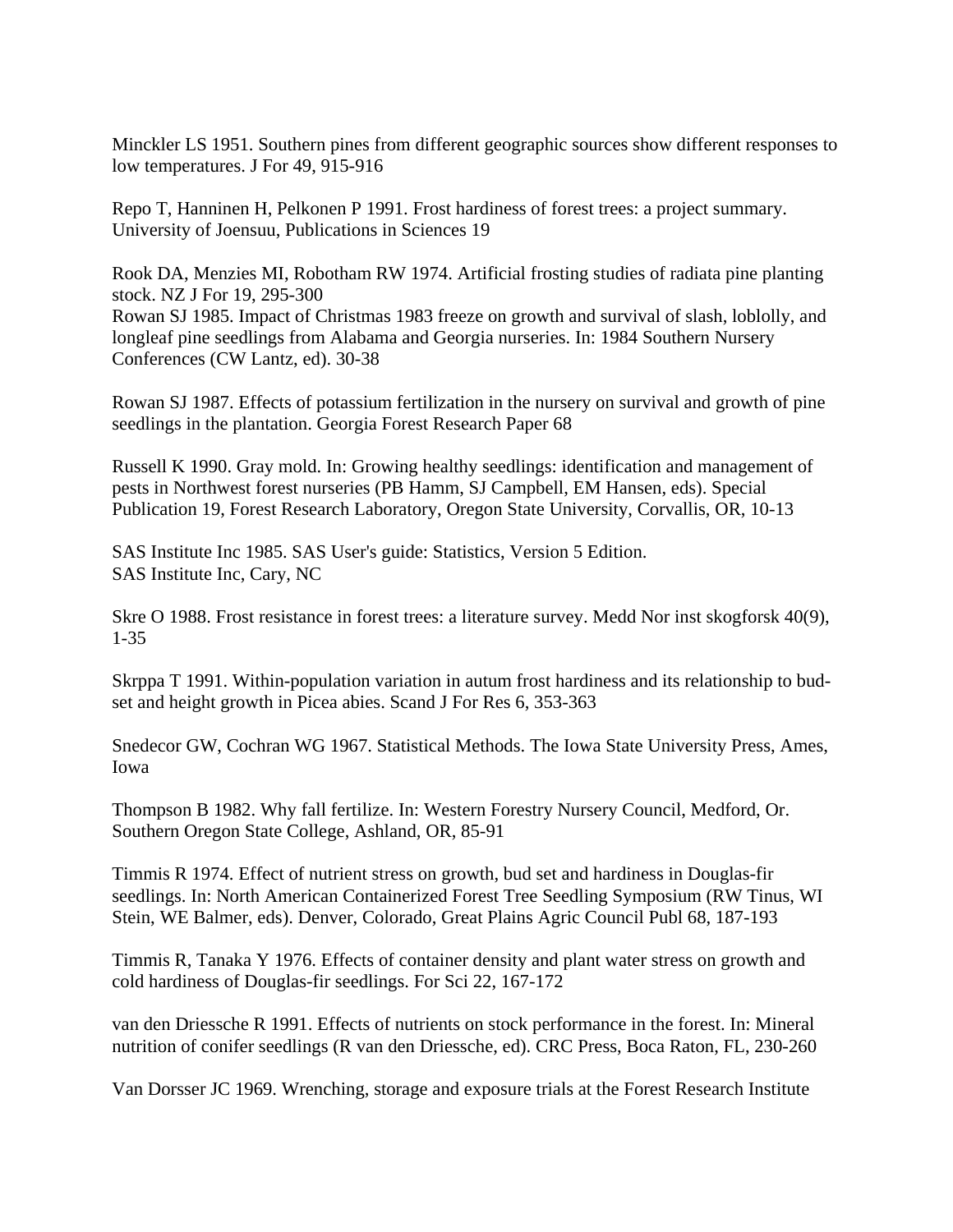nursery. In: Forest Nursery and Establishment Practice in New Zealand: FRI Symposium 9, 122- 126

Van Dorsser JC 1977. Glossary of nursery terms. In: "New Zealand Institute of Foresters (Inc.) Forestry Handbook" (CGR Chavasse ed). Rotorua Printers, 86-88

Table 1. Means of freeze injury to the cambium, presence of winter buds, and presence of Botrytis.

|                    | P. taeda    |        |            | P. elliottii |     |    |  |
|--------------------|-------------|--------|------------|--------------|-----|----|--|
|                    | Injury      | Bud    | Botrytis   | Injury       | Bud |    |  |
| Botrytis           |             |        |            |              |     |    |  |
|                    | ----------- | $-8 -$ | ---------- | ----------   | ৡ   |    |  |
| Treatments         |             |        |            |              |     |    |  |
| top-prune          | 17          | 23     | 80         | 53           | 4   | 29 |  |
| undercut           | 73          | 68     | 75         | 37           | 26  | 18 |  |
| two wrenches       | 80          | 62     | 65         | 52           | 20  | 29 |  |
| four wrenches      | 72          | 70     | 65         | 40           | 39  | 14 |  |
| six wrenches       | 77          | 74     | 65         | 26           | 33  | 1  |  |
| Fall fertilization |             |        |            |              |     |    |  |
| control            | 54          | 74     | 65         | 28           | 25  | 15 |  |
| nitrogen           | 64          | 52     | 85         | 44           | 22  | 16 |  |
| phosphorus         | 72          | 61     | 50         | 42           | 25  | 7  |  |
| $N + P$            | 63          | 57     | 68         | 40           | 25  | 13 |  |
| potassium          | 65          | 53     | 81         | 56           | 25  | 40 |  |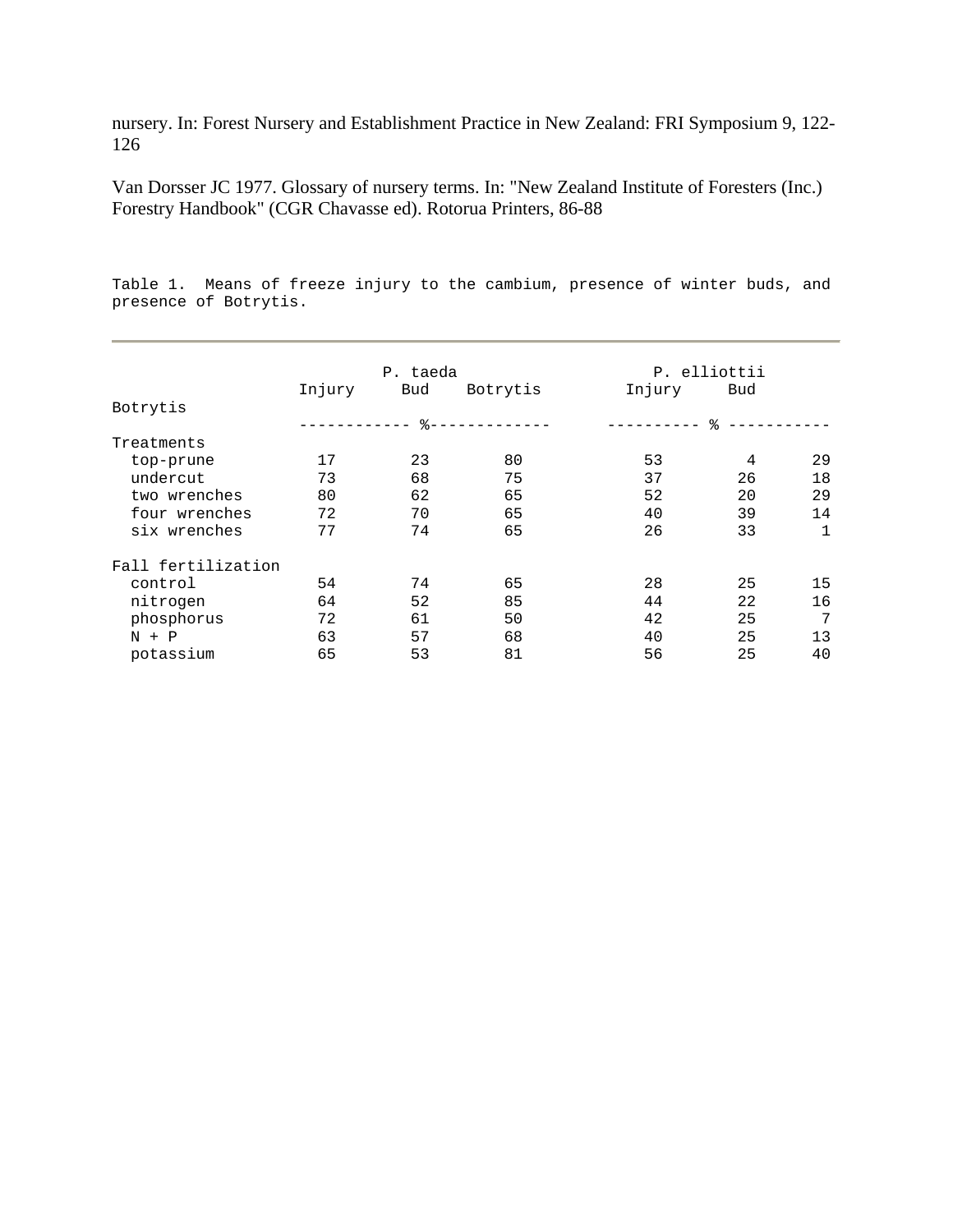Table 2. Analysis of variance table, F-values, and error mean squares for freeze injury to the cambium, bud status, and presence of Botrytis

|                     |     |            | P. taeda  |          |           | P. elliottii |          |
|---------------------|-----|------------|-----------|----------|-----------|--------------|----------|
|                     | df  | Injury     | Bud       | Botrytis | Injury    | Bud          | Botrytis |
| replication         | 3   | 0.58       | 0.25      | 0.88     | $7.76**$  | 2.95         | 3.19     |
| treatment           | 4   | $15.04***$ | $3.99*$   | 0.39     | 1.79      | $20.11***$   | 2.17     |
| top-P. vs others    | (1) | $39.73***$ | $15.19**$ | 0.98     | 2.45      | $56.91***$   | 2.54     |
| undercut vs. wrench | (1) | 0.18       | 0.00      | 0.59     | 0.03      | 1.94         | 0.10     |
| wrench-linear       | (1) | 0.04       | 0.77      | 0.00     | 4.59      | $9.55**$     | $8.02*$  |
| wrench-quadratic    | (1) | 0.45       | 0.01      | 0.00     | 0.01      | $11.43**$    | 0.08     |
| Error A mean square | 12  | 0.1378     | 0.2135    | 0.2600   | 0.1346    | 0.0174       | 0.1048   |
| Fertilization       | 4   | 0.92       | 1.44      | 1.97     | $2.90*$   | 0.08         | $4.10**$ |
| control vs. others  | (1) | 2.67       | $4.55*$   | 0.31     | $7.80**$  | 0.04         | 0.40     |
| control vs. K       | (1) | 1.22       | $4.49*$   | 1.24     | $11.37**$ | 0.01         | $9.23**$ |
| N vs. P             | (1) | 0.69       | 0.62      | $6.29*$  | 0.15      | 0.21         | 0.99     |
| np vs N and P       | (1) | 0.20       | 0.08      | 0.02     | 0.19      | 0.03         | 0.03     |
| treatment X fert.   | 16  | 1.06       | 0.90      | 1.15     | 0.84      | 0.38         | 0.80     |
| Error B mean square | 60  | 0.0927     | 0.1137    | 0.1949   | 0.0599    | 0.0360       | 0.0713   |

 \*Significant at the 5% probability level. \*\*Significant at the 1% probability level. \*\*\*Significant at the 0.1% probability level.

Table 3. Matrix of simple correlation coefficients.

| Species                |                                                                                                           | Terminal buds                            | Cambial injury                                     | Botrytis      |
|------------------------|-----------------------------------------------------------------------------------------------------------|------------------------------------------|----------------------------------------------------|---------------|
| Pinus taeda (n=100)    | cambial injury<br>Botrytis                                                                                | 0.0549<br>$-0.2570$ **                   | 0.0361                                             |               |
| Pinus elliottii (n=99) | cambial injury<br>Botrytis<br>root collar diameter                                                        | $-0.2448$ *<br>$-0.1904$<br>$0.4047$ *** | $\qquad \qquad -$<br>$0.6605$ ***<br>$-0.4916$ *** | $-0.3497$ *** |
|                        | *Significant at the 0.05 level.<br>**Significant at the 0.01 level.<br>***Significant at the 0.001 level. |                                          |                                                    |               |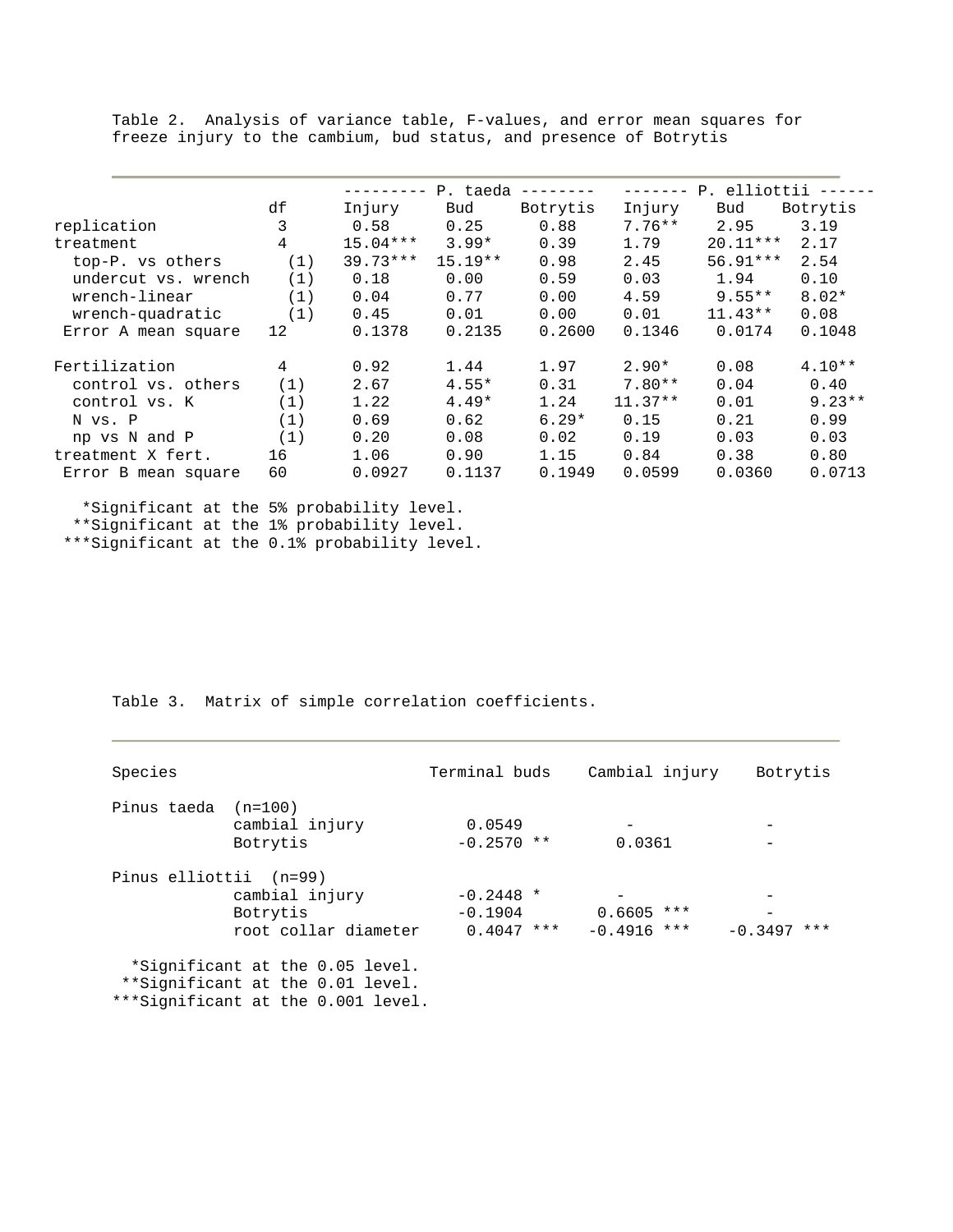Table 4. Analysis of covariance table using only undercuting and root wrenching treatments.

|                      | P. taeda |        |      |        | P. elliottii |      |        |
|----------------------|----------|--------|------|--------|--------------|------|--------|
|                      | df       | ΜS     | F    | P > F  | ΜS           | F    | P > F  |
| Replication          | 3        | 0.0551 | 0.38 | 0.7702 | 0.4966       | 4.85 | 0.0283 |
| Root treatment       |          | 0.0276 | 0.19 | 0.9002 | 0.1699       | 1.66 | 0.2440 |
| Error A mean square  | 9        | 0.1452 |      |        | 0.1023       |      |        |
| Covariate (bud type) |          | 0.2555 | 2.63 | 0.1115 | 0.0349       | 0.63 | 0.4299 |
| Fertilization        | 4        | 0.0169 | 0.17 | 0.6933 | 0.1639       | 2.97 | 0.0289 |
| Treatment X fert.    | 12       | 0.0732 | 0.75 | 0.1115 | 0.0621       | 1.13 | 0.3633 |
| Error B mean square  | 47       | 0.0972 |      |        | 0.0599       |      |        |

The presence of terminal bud is the covariate and cambial injury is the dependent variable (type III sums of squares).

Table 5. Needle injury in relationship to the presence of a well formed terminal bud and the number of flushes of P taeda at three bare-root nurseries in Alabama.

| Nursery       | One stem flush                | Two stem flushes              |  |  |
|---------------|-------------------------------|-------------------------------|--|--|
| location      | feather top bud               | feather top bud               |  |  |
|               | $-- \frac{1}{6}$ injury $---$ | $-- \frac{1}{6}$ injury $---$ |  |  |
| north         | 67 (153) 97                   | 80 (76) 100                   |  |  |
| central       | $4(4.6)$ 2                    | - 32<br>16 (51)               |  |  |
| south central | 18 (0.2) 19                   | 19 (0.0) 19                   |  |  |

Note: Chi-square values are listed in brackets for each pair of bud types. Chi-square values greater than 10 are significant at the 0.001 level of probability.